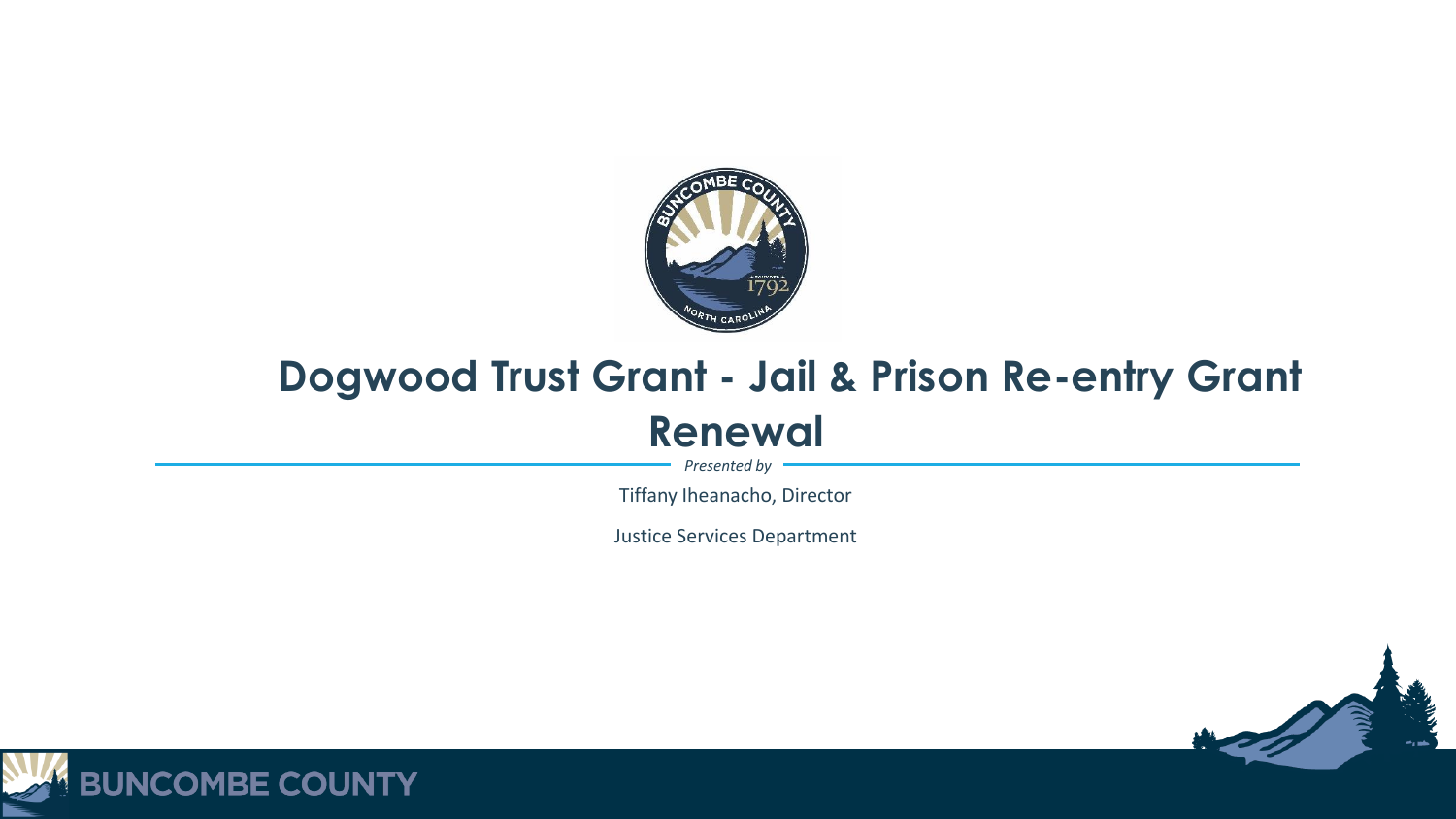## **Overview**

- **Review of Purpose**
- **Background**
- **Service Delivery Model**
- Program Performance Measures
- **Grant Award**
- Request for board action



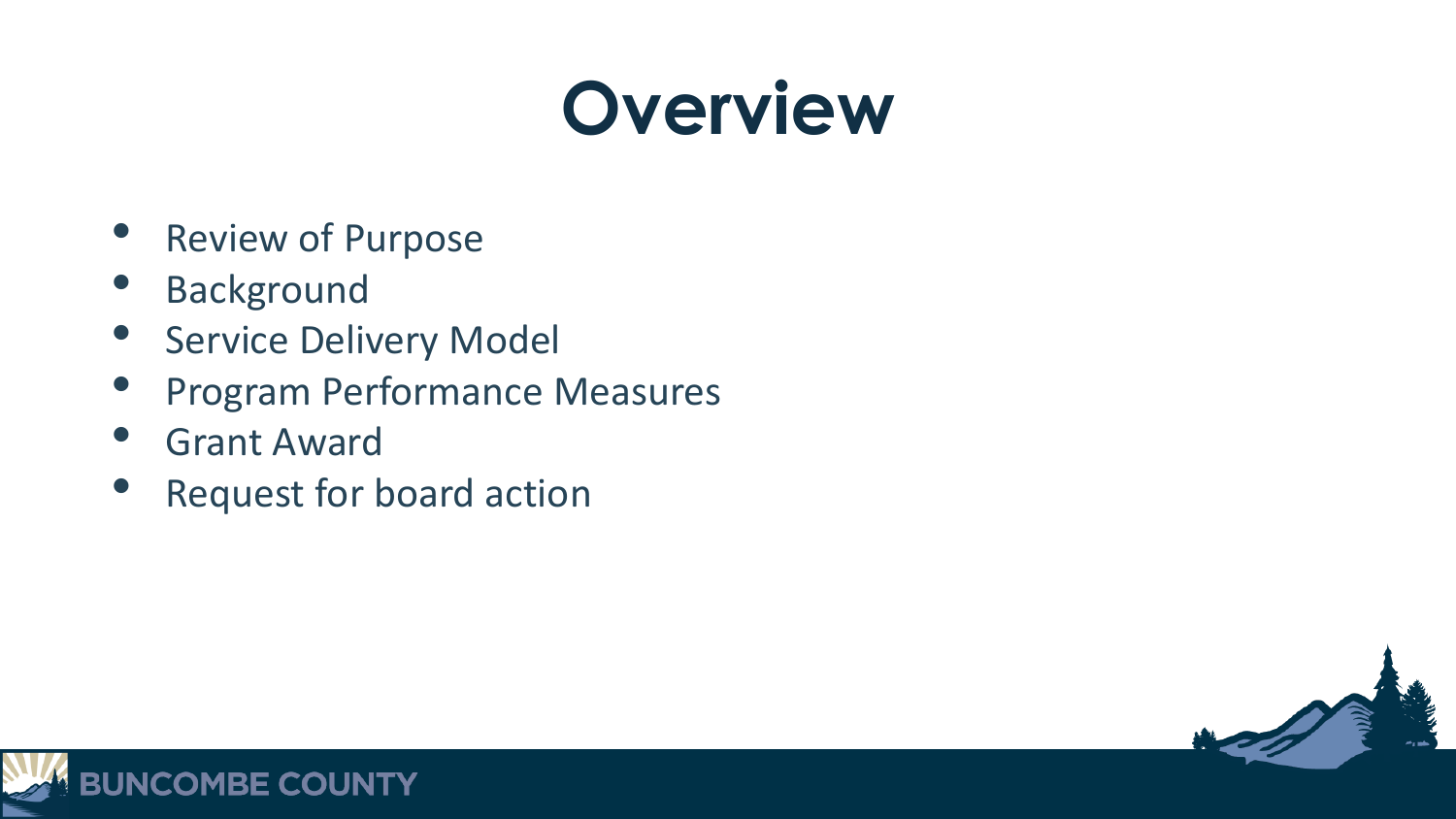# **Purpose**

- **Improve public health outcomes for justice involved individuals** by implementing data-driven strategies to **safely reduce jail populations**. This is the key to addressing jail population management, ensuring public safety and deterring the need to build another detention facility.
- **Reduced pretrial population** in the Buncombe County detention facility, which **lowers county costs by reducing variable expenses such as inmate health care**.
	- Through peer support linkage to care, this grant also aims to assist in **reduction of overdose deaths, as well as ER visits for those released from incarceration with chronic mental and physical illness**.



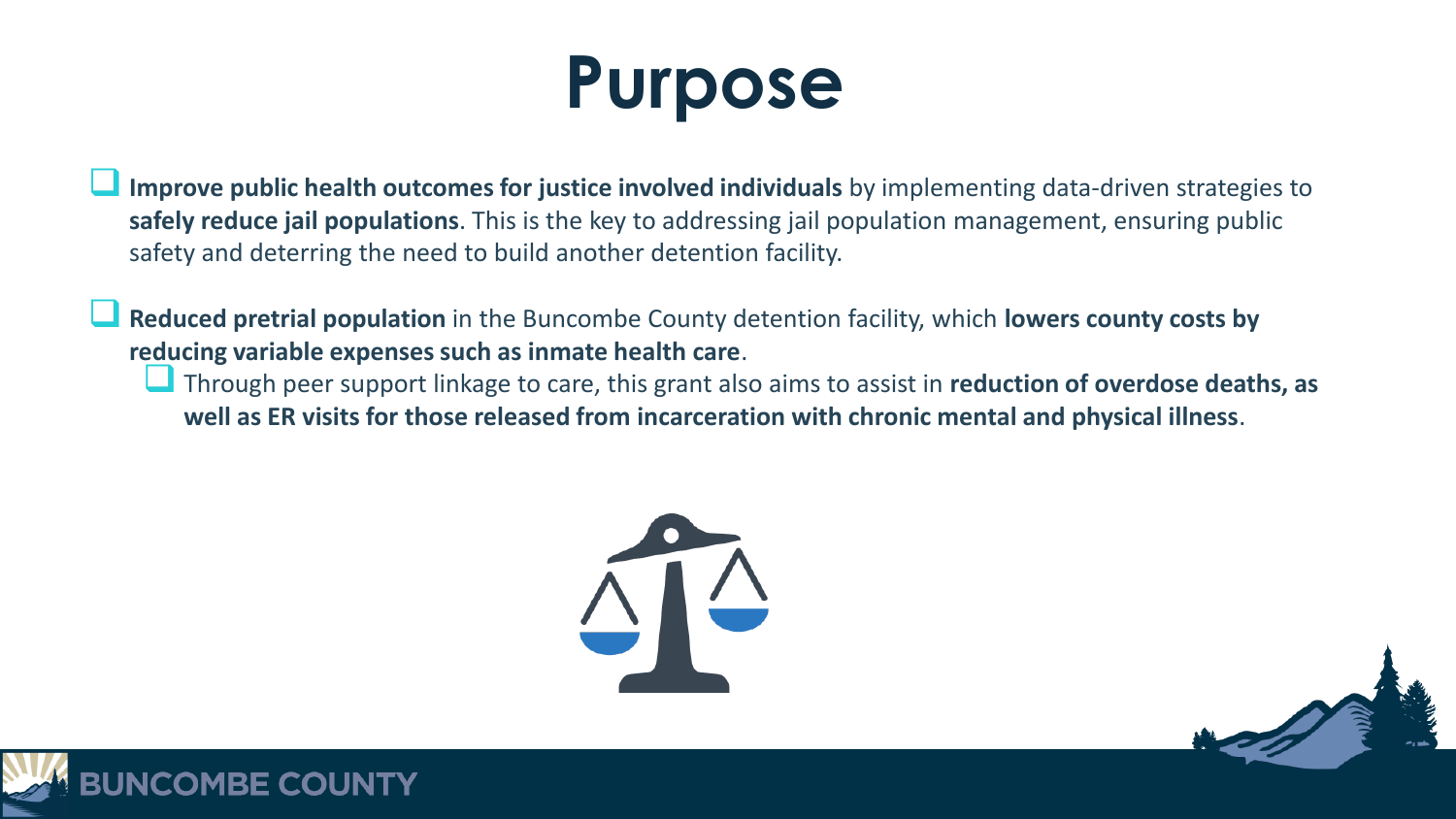# **Background**

### **The Problem**



- From January-April 2020, 2,310 CIWA-A or alcohol withdrawal protocol and 2,436 on the COWS protocol, or opioid withdrawal protocol
	- Approximately 65 unique individuals a month who were on a detox protocol and 63 on psychotropic medications released from BCDF
- From January-April 2020, 24 individuals in BCDF were in chronic care for heart disease, 11 for asthma/COPD, 9 for seizure disorder, 12 for Hepatitis and 5 for Diabetes
	- Roughly 15 releases a month from BCDF of individuals with serious chronic physical disease (Diabetes, Heart Disease, etc.)

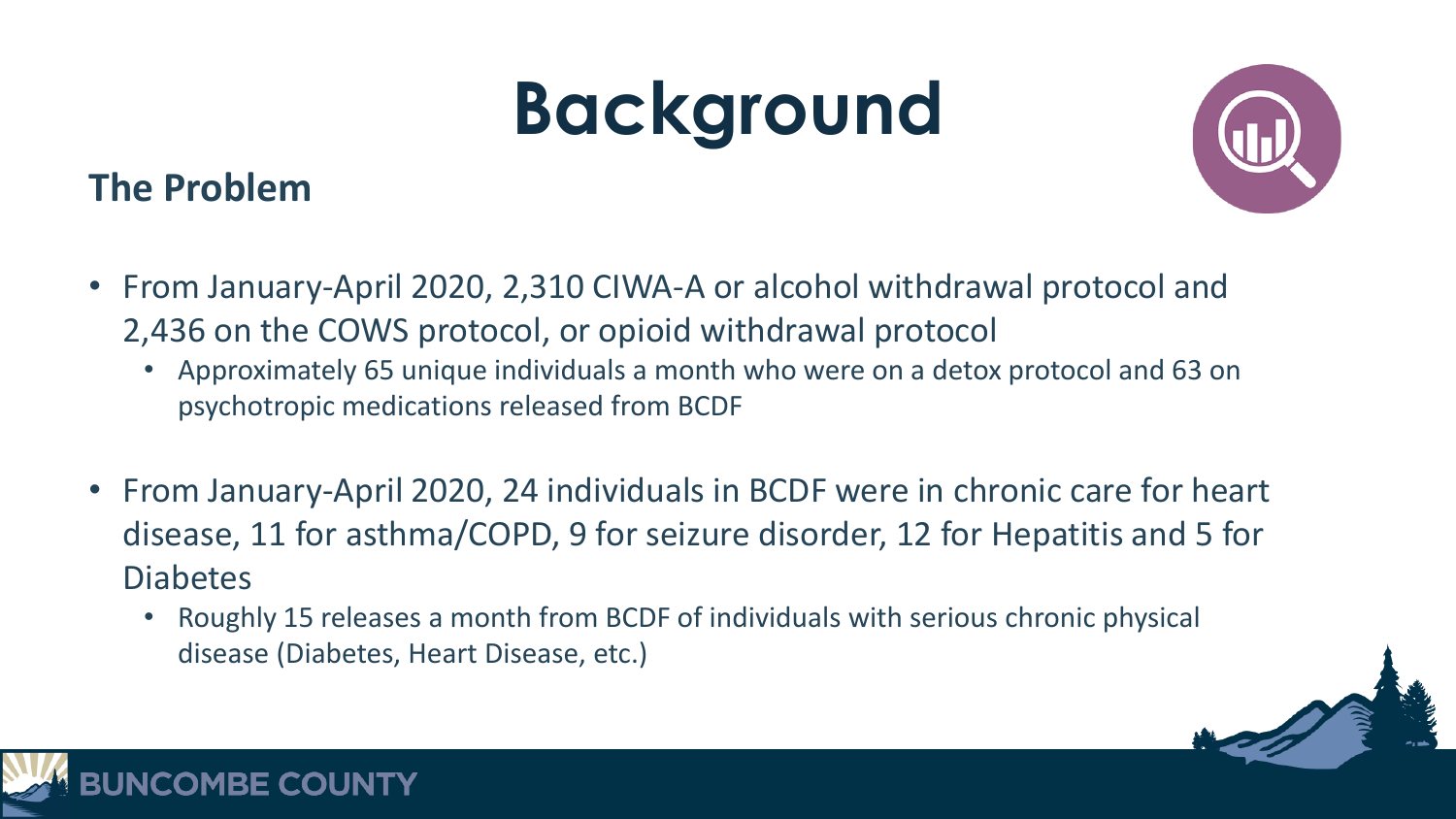## **Service Delivery Model Community Linkage to Care & Community Re-entry Services**

**Building on existing structures, this grant will increase capacity to support those being released from our local** 

**detention and correctional facilities**

### **Public Health**

- Expands current Community Linkage to Care program
- Opioid Use Disorders and Chronic Medical Conditions
- Adds 1 peer support/community health worker contract staff

### 2 Post Release Teams

- One Funder
- Two County Departments
- Two Community Partners

#### **Justice Services**

- Expands current jail re-entry services
- Substance Use Disorders & Severe and Persistent Mental Illness
- Adds 4 contracted staff
	- Program Manager
	- Nurse
	- Case Manager
	- Peer support/Community Health Worker



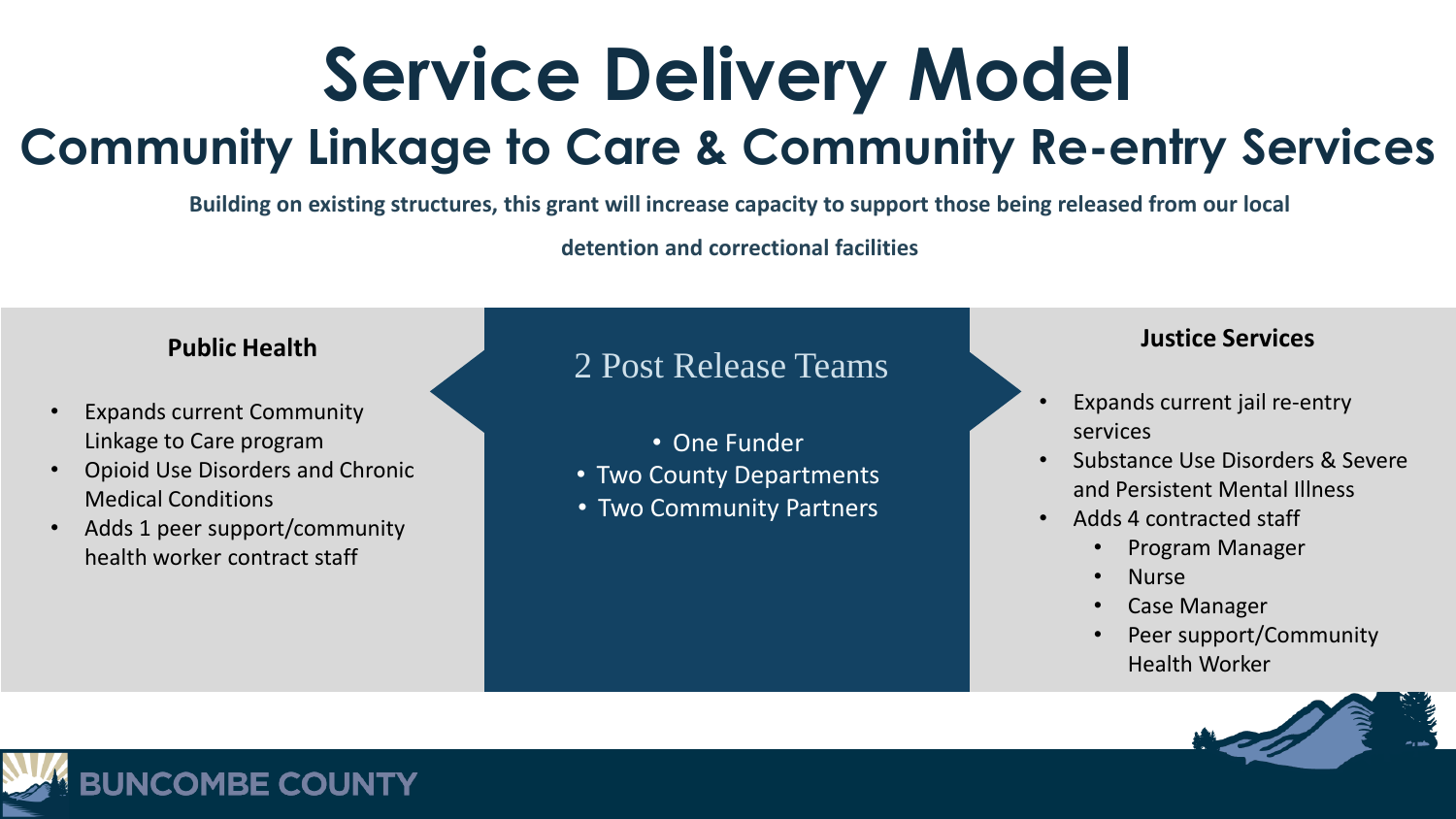### January 2021 – February 2022

### Community Linkages To Care (Public Health)

- Referred: **117**
- Served: **97**

Community Re-entry Team (Justice Services)

- Referred: **428**
- Served: **181**

#### Program Outcomes



■ Community Linkages To Care ■ Community Re-entry Team



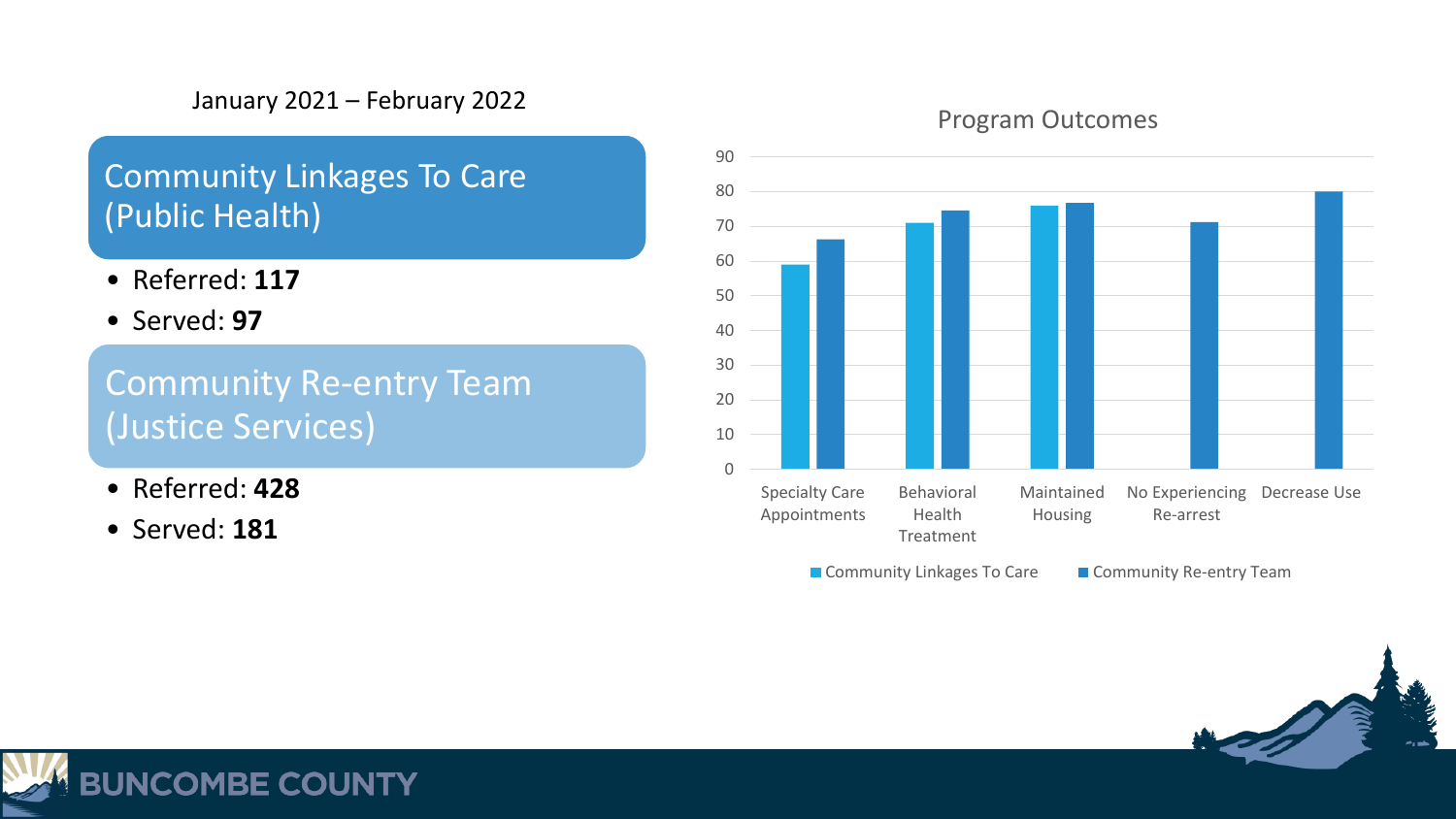

Award Amount: March 1st 2022 – March 31st 2023

## $\bullet$  \$445,000

Services will be provided through contracted services.

**RHA Health Services** awarded the contract for jail re-entry during FY21 Justice Services released an RFP for jail re-entry services.

• \$369,841

HHS-Public Health awarded the contract for 1-FTE Peer Support Position, to Sunrise Community for Recovery and Wellness to work with Re-entry services.

 $•$  \$75,159

County had no obligation to fund at the end of grant award